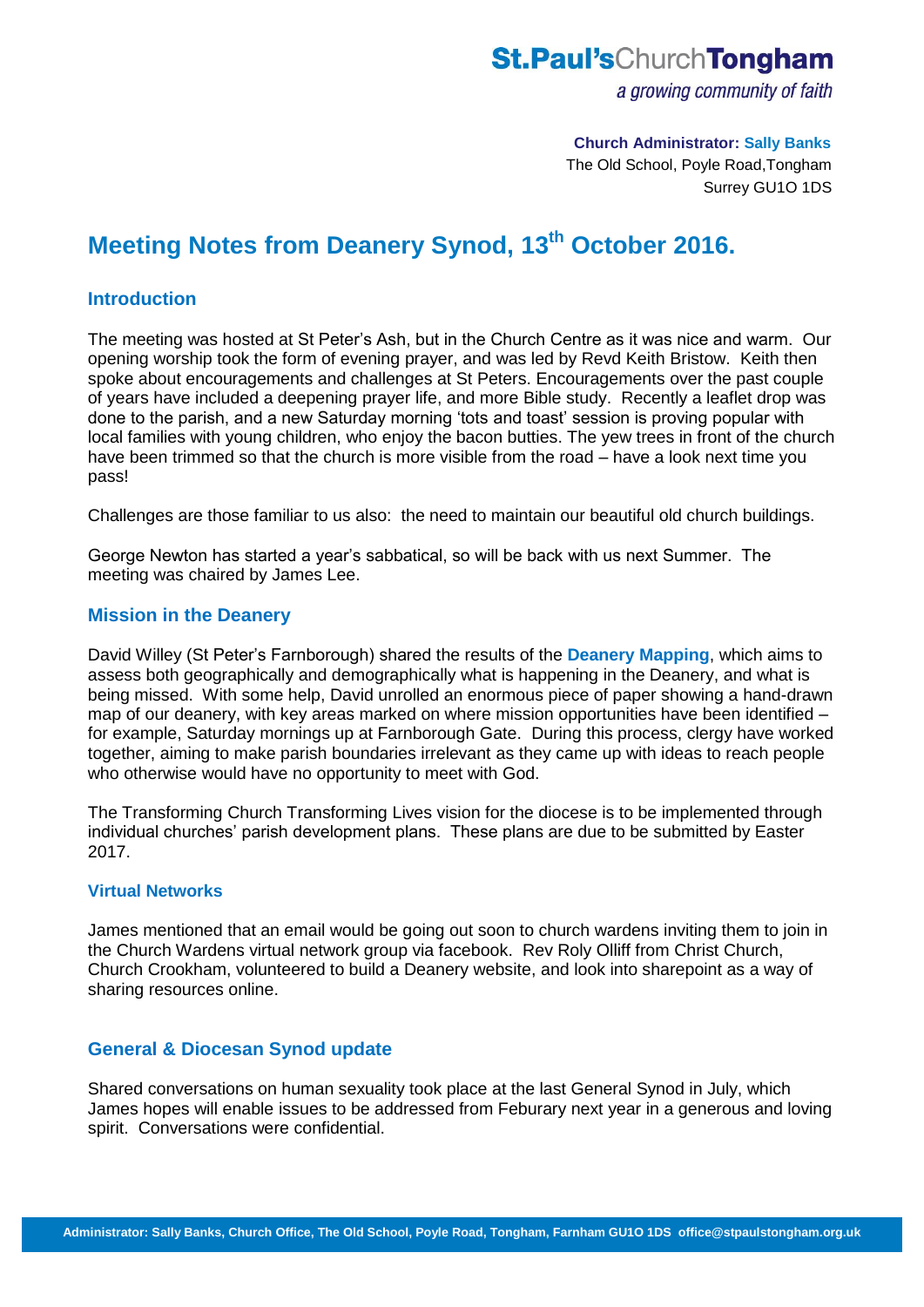#### **Wellesley Vision – Jackie Maw, Pioneer Minister**

Jackie and her husband David moved up from Dorset on  $10<sup>th</sup>$  August, and now live in Wellesley, with their two dogs. Jackie shared that she had recently been diagnosed with breast cancer, and is currently undergoing her second round of chemotherapy, so she is having to pace her work as her health allows. At the moment she is holding fortnightly meetings for prayer and fellowship, and spending time in the community getting to know people as they move in. A recent MacMillans coffee morning raised £340, and was well attended and the cakes particularly enjoyed by the builders! A family ride to the canal centre is also planned.

About 50 homes are now occupied, but most by people doing local moves, meaning that they already belong to community elsewhere in the area – this can make growing community a challenge.

Graingers are a landlord rather than a developer – meaning that they are here to stay, and want to develop a community. They have committed to building two schools, (from Sept 2018) and later on local shops. There will be community spaces also. One of Jackie's roles will be ensuring that Graingers keep to their commitments.

Jackie wants to build not just community but 'communitas', which is relationships built through struggle. Not just a nice place to live with people who are nice to each other – but real relationships which strengthen as people share their burdens and help one another.

There is a model but no plan! Jackie does not know what the church in Wellesley will look like, but the way to get there is:

Listening Loving service (including Christian practice at the point of need) Forming community Evangelism and discipleship Evolving worship

Loving service is about getting alongside people, and offering Christian hope in a way that is easy for people to join in with. Eg. At the coffee morning, a daisy chain where people can write in prayers or thanksgiving. Be open about our faith, so people don't feel ambushed later! Have integrity: love people because they are precious to God, not because you want them to respond in a particular way.

#### **Please Pray:**

- For Jackie's health and strength and inspiration for her work
- For relationships to build
- For people to come and join in from other churches fortnightly prayer meeting
- For people in the community to join in also
- Pray for dreams and visions, for spiritual dissatisfaction, questioning

Jackie is at [mawdiva@gmail.com](mailto:mawdiva@gmail.com) or 01252 329466